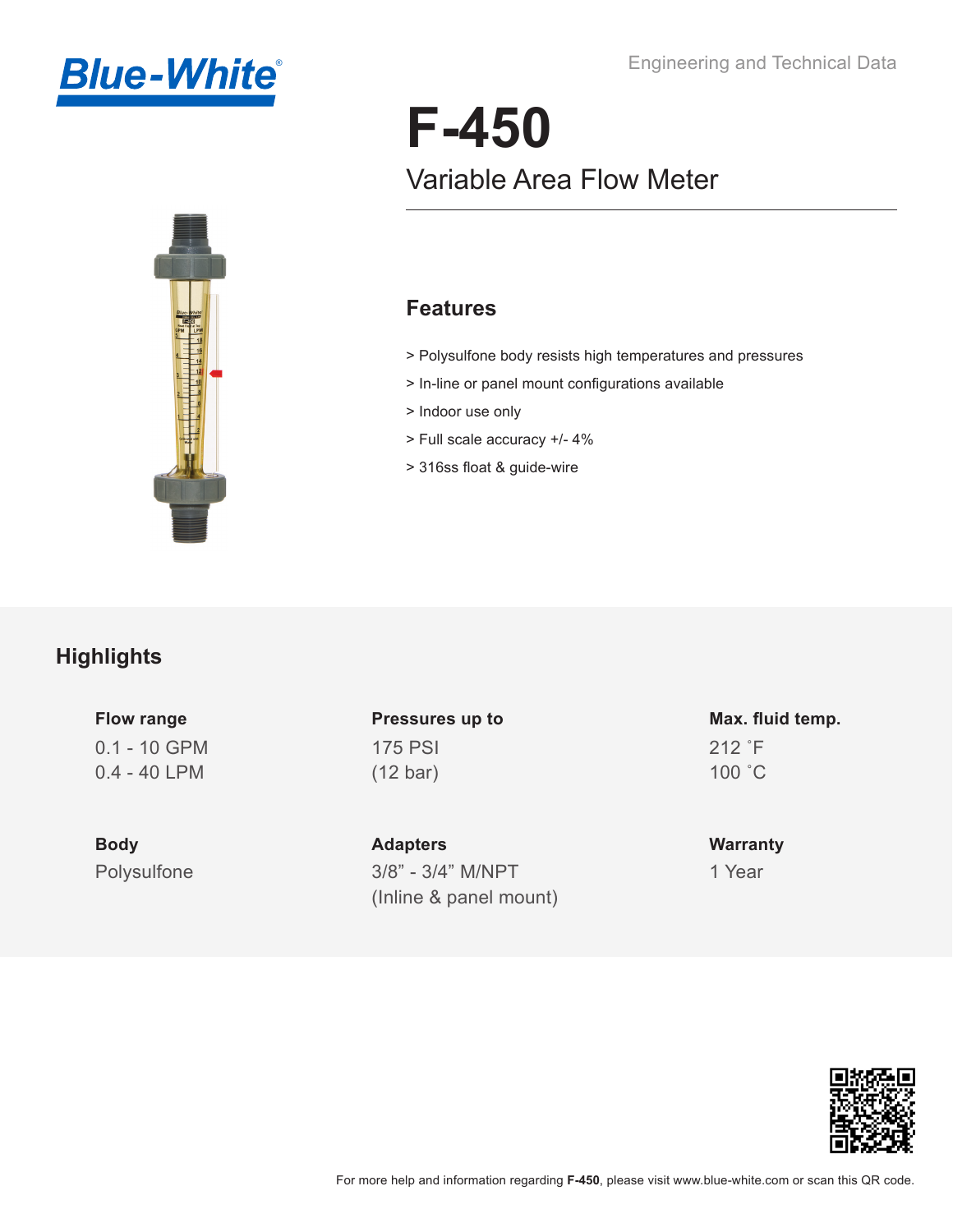## **Engineering Specifications**

| <b>Maximum Working Pressure</b>    | 175 PSI (12 bar) @ 70 °F (21 °C) |  |
|------------------------------------|----------------------------------|--|
| <b>Maximum Fluid Temperature</b>   | 212 °F (100 °C) @ 0 PSI          |  |
| <b>Full Scale Accuracy</b>         | $+/- 4\%$                        |  |
| <b>Calibration Fluid</b>           | Water, specific gravity 1.0      |  |
| <b>Scale Length</b>                | 4" (100mm) approx.               |  |
| <b>Environment</b>                 | Not for direct sunlight exposure |  |
| <b>Maximum Pressure Drop</b>       | 2 PSI                            |  |
| <b>Approximate Shipping Weight</b> | $0.5$ lb. $(.23$ kg)             |  |

## **Dimensions**







Adjustable Panel Mount

Inline Mount

Elbow Panel Mount

|            | Model No. | A                | B                  | C         | D                 |
|------------|-----------|------------------|--------------------|-----------|-------------------|
| Inline     | F-45375L  | 8-7/8" (225.5mm) | $1-3/4$ " (44.4mm) | N/A       | N/A               |
|            | F-45376L  |                  |                    |           |                   |
|            | F-45500L  |                  |                    |           |                   |
|            | F-45750L  | 10" (254mm)      | 2" (51mm)          | N/A       | N/A               |
| Elbow      | F-45375E  | 9-7/8" (250.8mm) | $3-1/2$ " (88mm)   | 2" (51mm) | $9-1/8$ " (233mm) |
|            | F-45376E  |                  |                    |           |                   |
|            | F-45500E  |                  |                    |           |                   |
|            | F-45750E  | 10" (254mm)      | $3-1/2$ " (88mm)   | 2" (51mm) | $9-1/8$ " (233mm) |
| Adjustable | F-45375A  | 9-7/8" (250.8mm) | 5" (127mm)         | 2" (51mm) | 8-9/16" (217.5mm) |
|            | F-45376A  |                  |                    |           |                   |
|            | F-45500A  |                  |                    |           |                   |
|            | F-45750A  | 10" (254mm)      | 5" (127mm)         | 2" (51mm) | 9-1/8" (231.8mm)  |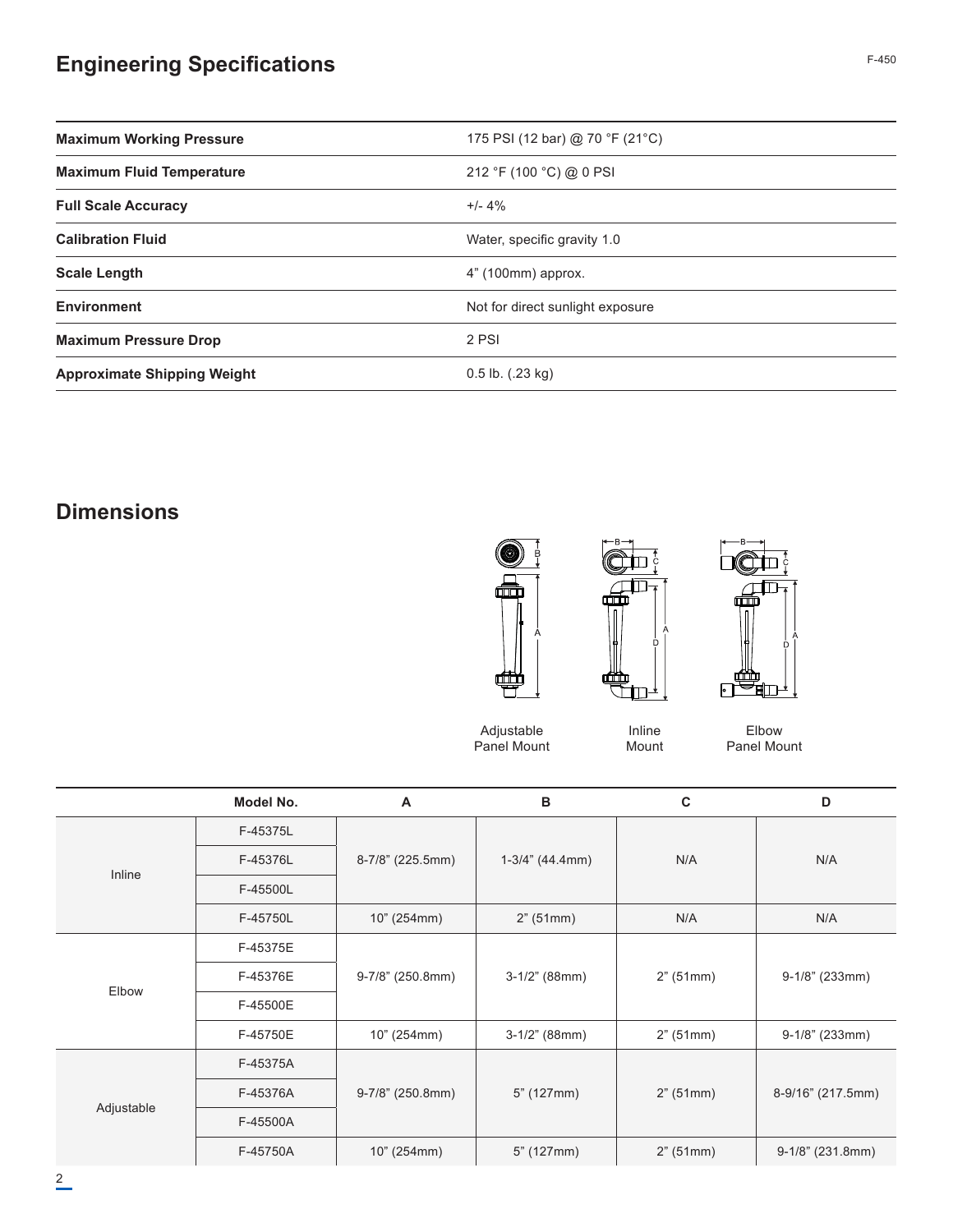### **Materials of Construction**

| ۰.<br>×<br>۰,<br>× |
|--------------------|
|--------------------|

| <b>Non-wetted Components:</b> |  |                         | <b>Wetted Components:</b>        |  |  |
|-------------------------------|--|-------------------------|----------------------------------|--|--|
| <b>Union Nuts</b><br>Nylon    |  | <b>Meter Body</b>       | Polysulfone                      |  |  |
|                               |  | <b>Adapters</b>         | Polysulfone M/NPT, Polypro F/NPT |  |  |
|                               |  | <b>Guide Rod Holder</b> | Polysulfone                      |  |  |
|                               |  | <b>O-ring Seals</b>     | Viton                            |  |  |
|                               |  | Float                   | 316ss or PTFE (varies per model) |  |  |
|                               |  | <b>Guide Rod</b>        | 316ss                            |  |  |
|                               |  |                         |                                  |  |  |

## **Output Specifications**

| <b>Model</b> |              | <b>Feed Rate</b><br><b>Max Pressure</b> |           | Max Temp.                  | <b>Float</b>    |
|--------------|--------------|-----------------------------------------|-----------|----------------------------|-----------------|
|              | <b>GPM</b>   | <b>LPM</b>                              | PSI (bar) | $\degree$ F ( $\degree$ C) | <b>Material</b> |
| F-45375L     | $0.1 - 1.0$  | $0.4 - 4.0$                             | 175 (12)  | 212 (100)                  | <b>PTFE</b>     |
| F-45376L     | $0.2 - 2.0$  | $1.0 - 7.5$                             | 175(12)   | 212 (100)                  | 316ss           |
| F-45500L     | $0.5 - 5.0$  | $2.0 - 20.0$                            | 175(12)   | 212 (100)                  | 316ss           |
| F-45750L     | $1.0 - 10.0$ | $4.0 - 40.0$                            | 175 (12)  | 212 (100)                  | 316ss           |